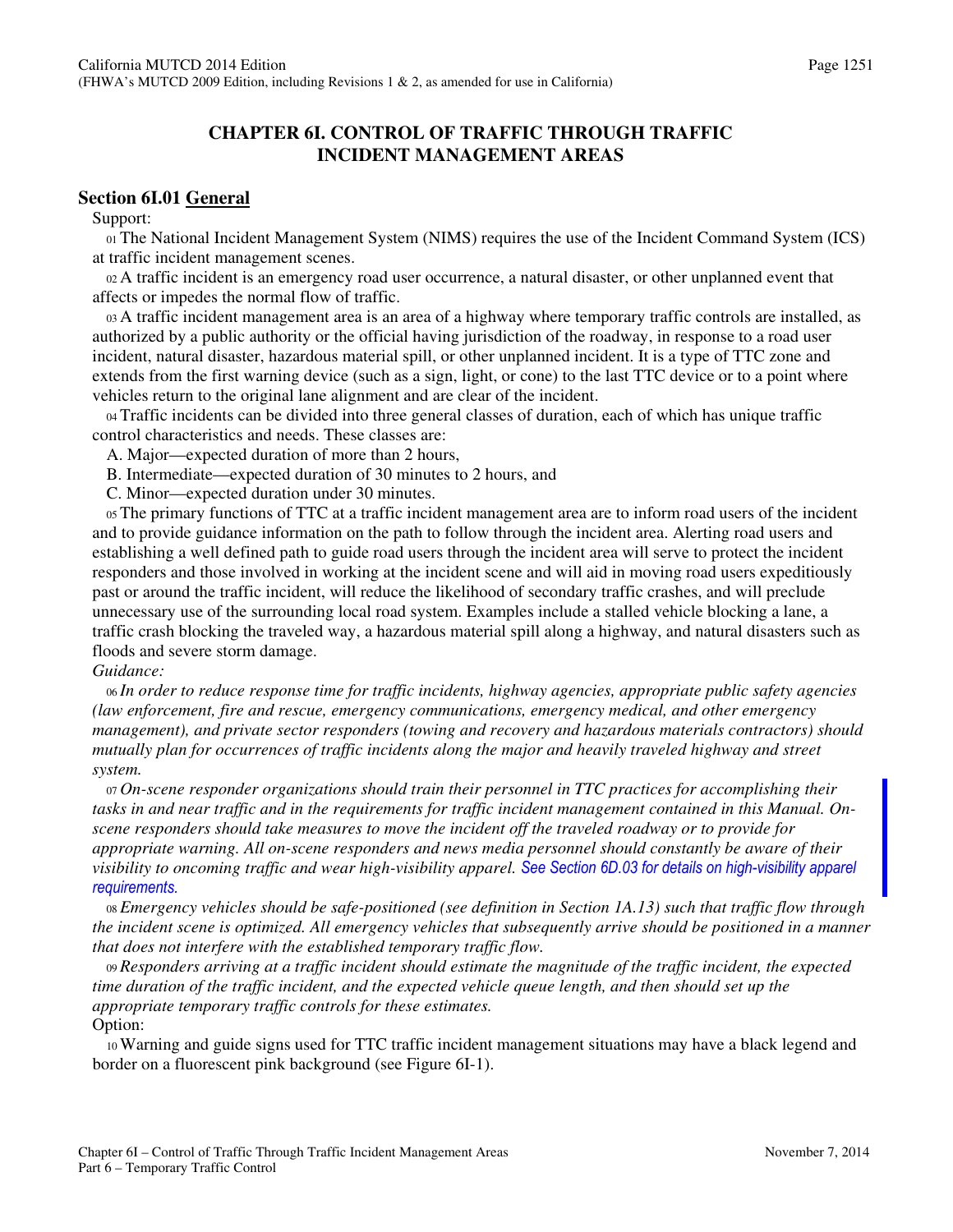#### Support:

10a Signs used for regular TTC (black legend and border on orange or fluorescent orange background) are also acceptable. Truck or trailer mounted Portable Changeable Message (PCMS) signs are effective tools for traffic incident management.

<sup>11</sup>While some traffic incidents might be anticipated and planned for, emergencies and disasters might pose more severe and unpredictable problems. The ability to quickly install proper temporary traffic controls might greatly reduce the effects of an incident, such as secondary crashes or excessive traffic delays. An essential part of fire, rescue, spill clean-up, highway agency, and enforcement activities is the proper control of road users through the traffic incident management area in order to protect responders, victims, and other personnel at the site. These operations might need corroborating legislative authority for the implementation and enforcement of appropriate road user regulations, parking controls, and speed zoning. It is desirable for these statutes to provide sufficient flexibility in the authority for, and implementation of, TTC to respond to the needs of changing conditions found in traffic incident management areas. Option:

<sup>12</sup>For traffic incidents, particularly those of an emergency nature, TTC devices on hand may be used for the initial response as long as they do not themselves create unnecessary additional hazards.

# **Section 6I.02 Major Traffic Incidents**

Support:

<sup>01</sup>Major traffic incidents are typically traffic incidents involving hazardous materials, fatal traffic crashes involving numerous vehicles, and other natural or man-made disasters. These traffic incidents typically involve closing all or part of a roadway facility for a period exceeding 2 hours.

#### *Guidance:*

<sup>02</sup>*If the traffic incident is anticipated to last more than 24 hours, applicable procedures and devices set forth in other Chapters of Part 6 should be used.* 

#### Support:

<sup>03</sup>A road closure can be caused by a traffic incident such as a road user crash that blocks the traveled way. Road users are usually diverted through lane shifts or detoured around the traffic incident and back to the original roadway. A combination of traffic engineering and enforcement preparations is needed to determine the detour route, and to install, maintain or operate, and then to remove the necessary traffic control devices when the detour is terminated. Large trucks are a significant concern in such a detour, especially when detouring them from a controlled-access roadway onto local or arterial streets.

<sup>04</sup>During traffic incidents, large trucks might need to follow a route separate from that of automobiles because of bridge, weight, clearance, or geometric restrictions. Also, vehicles carrying hazardous material might need to follow a different route from other vehicles.

<sup>05</sup>Some traffic incidents such as hazardous material spills might require closure of an entire highway. Through road users must have adequate guidance around the traffic incident. Maintaining good public relations is desirable. The cooperation of the news media in publicizing the existence of, and reasons for, traffic incident management areas and their TTC can be of great assistance in keeping road users and the general public well informed.

<sup>06</sup>The establishment, maintenance, and prompt removal of lane diversions can be effectively managed by interagency planning that includes representatives of highway and public safety agencies. *Guidance:* 

<sup>07</sup>*All traffic control devices needed to set up the TTC at a traffic incident should be available so that they can be readily deployed for all major traffic incidents. The TTC should include the proper traffic diversions, tapered lane closures, and upstream warning devices to alert traffic approaching the queue and to encourage early diversion to an appropriate alternative route.* 

<sup>08</sup>*Attention should be paid to the upstream end of the traffic queue such that warning is given to road users approaching the back of the queue.* 

<sup>09</sup>*If manual traffic control is needed, it should be provided by qualified flaggers or uniformed law enforcement officers.*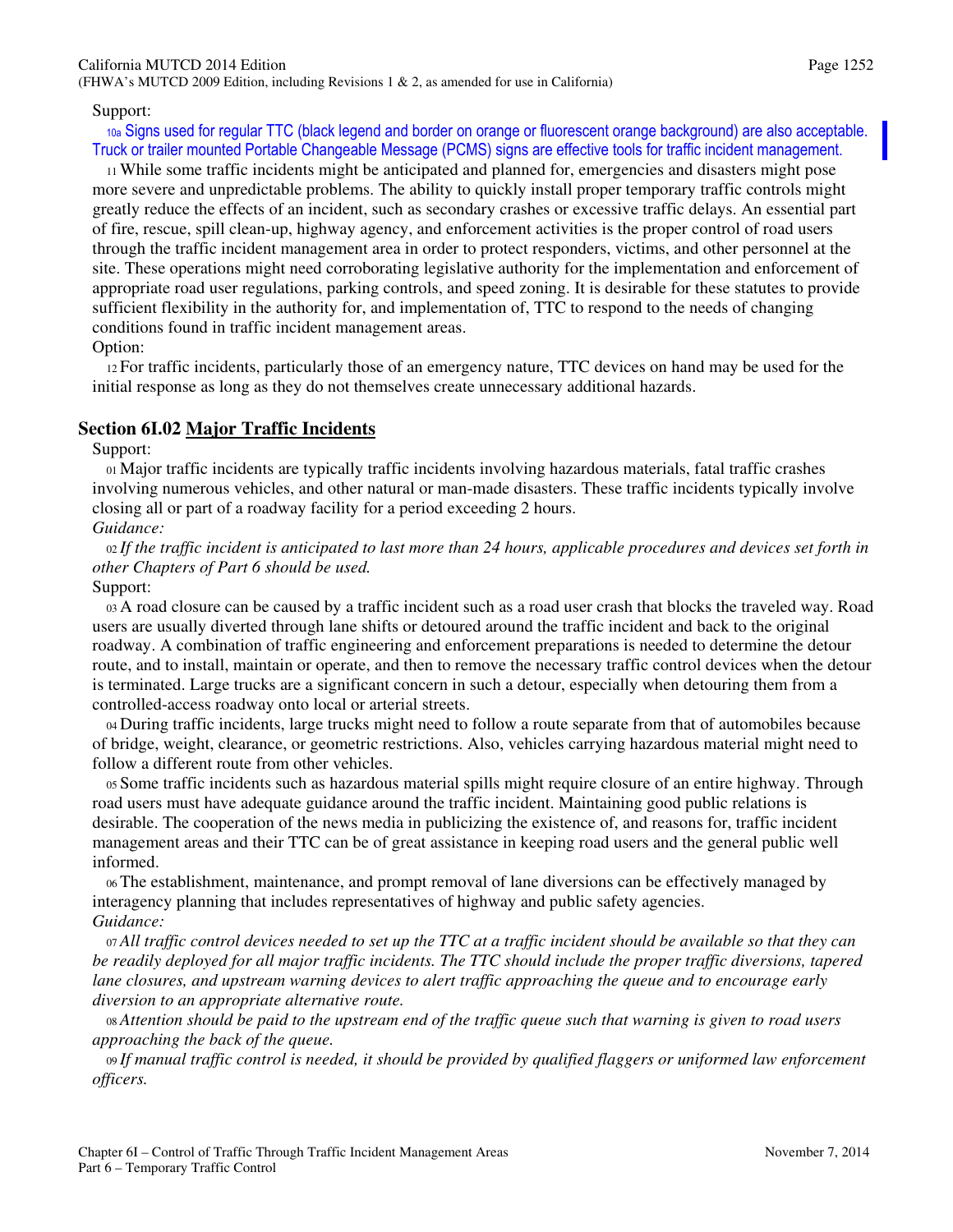# Option:

<sup>10</sup>If flaggers are used to provide traffic control for an incident management situation, the flaggers may use appropriate traffic control devices that are readily available or that can be brought to the traffic incident scene on short notice.

## *Guidance:*

<sup>11</sup>*When light sticks or flares are used to establish the initial traffic control at incident scenes, channelizing devices (see Section 6F.63) should be installed as soon thereafter as practical.* 

Option:

<sup>12</sup>The light sticks or flares may remain in place if they are being used to supplement the channelizing devices. *Guidance:* 

<sup>13</sup>*The light sticks, flares, and channelizing devices should be removed after the incident is terminated.*

# **Section 6I.03 Intermediate Traffic Incidents**

Support:

<sup>01</sup>Intermediate traffic incidents typically affect travel lanes for a time period of 30 minutes to 2 hours, and usually require traffic control on the scene to divert road users past the blockage. Full roadway closures might be needed for short periods during traffic incident clearance to allow traffic incident responders to accomplish their tasks.

<sup>02</sup>The establishment, maintenance, and prompt removal of lane diversions can be effectively managed by interagency planning that includes representatives of highway and public safety agencies. *Guidance:* 

<sup>03</sup>*All traffic control devices needed to set up the TTC at a traffic incident should be available so that they can be readily deployed for intermediate traffic incidents. The TTC should include the proper traffic diversions, tapered lane closures, and upstream warning devices to alert traffic approaching the queue and to encourage early diversion to an appropriate alternative route.* 

<sup>04</sup>*Attention should be paid to the upstream end of the traffic queue such that warning is given to road users approaching the back of the queue.* 

<sup>05</sup>*If manual traffic control is needed, it should be provided by qualified flaggers or uniformed law enforcement officers.* 

## Option:

<sup>06</sup>If flaggers are used to provide traffic control for an incident management situation, the flaggers may use appropriate traffic control devices that are readily available or that can be brought to the traffic incident scene on short notice.

## *Guidance:*

<sup>07</sup>*When light sticks or flares are used to establish the initial traffic control at incident scenes, channelizing devices (see Section 6F.63) should be installed as soon thereafter as practical.* 

Option:

<sup>08</sup>The light sticks or flares may remain in place if they are being used to supplement the channelizing devices. *Guidance:* 

<sup>09</sup>*The light sticks, flares, and channelizing devices should be removed after the incident is terminated.*

# **Section 6I.04 Minor Traffic Incidents**

Support:

<sup>01</sup>Minor traffic incidents are typically disabled vehicles and minor crashes that result in lane closures of less than 30 minutes. On-scene responders are typically law enforcement and towing companies, and occasionally highway agency service patrol vehicles.

<sup>02</sup>Diversion of traffic into other lanes is often not needed or is needed only briefly. It is not generally possible or practical to set up a lane closure with traffic control devices for a minor traffic incident. Traffic control is the responsibility of on-scene responders.

*Guidance:* 

<sup>03</sup>*When a minor traffic incident blocks a travel lane, it should be removed from that lane to the shoulder as quickly as possible.*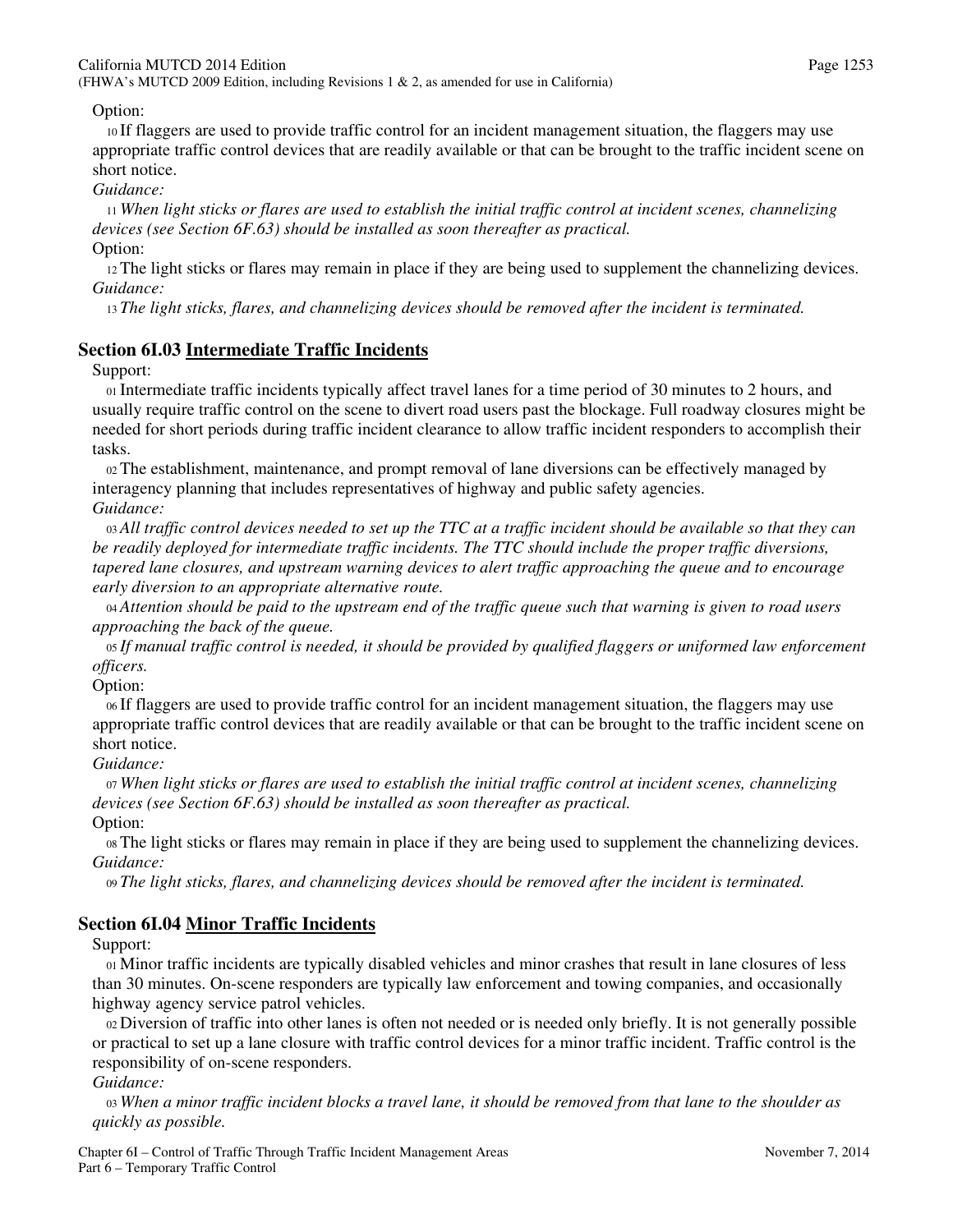# **Section 6I.05 Use of Emergency-Vehicle Lighting**

#### Support:

<sup>01</sup>The use of emergency-vehicle lighting (such as high-intensity rotating, flashing, oscillating, or strobe lights) is essential, especially in the initial stages of a traffic incident, for the safety of emergency responders and persons involved in the traffic incident, as well as road users approaching the traffic incident. Emergency-vehicle lighting, however, provides warning only and provides no effective traffic control. The use of too many lights at an incident scene can be distracting and can create confusion for approaching road users, especially at night. Road users approaching the traffic incident from the opposite direction on a divided facility are often distracted by emergency-vehicle lighting and slow their vehicles to look at the traffic incident posing a hazard to themselves and others traveling in their direction.

<sup>02</sup>The use of emergency-vehicle lighting can be reduced if good traffic control has been established at a traffic incident scene. This is especially true for major traffic incidents that might involve a number of emergency vehicles. If good traffic control is established through placement of advanced warning signs and traffic control devices to divert or detour traffic, then public safety agencies can perform their tasks on scene with minimal emergency-vehicle lighting.

#### *Guidance:*

<sup>03</sup>*Public safety agencies should examine their policies on the use of emergency-vehicle lighting, especially after a traffic incident scene is secured, with the intent of reducing the use of this lighting as much as possible while not endangering those at the scene. Special consideration should be given to reducing or extinguishing forward facing emergency-vehicle lighting, especially on divided roadways, to reduce distractions to oncoming road users.* 

<sup>04</sup>*Because the glare from floodlights or vehicle headlights can impair the nighttime vision of approaching road users, any floodlights or vehicle headlights that are not needed for illumination, or to provide notice to other road users of an incident response vehicle being in an unexpected location, should be turned off at night*.

## Section 6I.101(CA) FLOODING AHEAD TURN AROUND DON'T DROWN W86(CA) Sign

Support:

<sup>01</sup> The Federal Highway Administration has encouraged use of the phrase FLOODING AHEAD TURN AROUND DON'T DROWN as an official incident management sign.

#### Option:

02 The FLOODING AHEAD TURN AROUND DON'T DROWN (W86(CA)) sign (see Figure 6I-1(CA)) may be deployed to warn during times when low-water crossings, bridges, or culverts cannot pass high flood flows. Standard:

# 03 When used, W86(CA) sign shall be mounted on temporary sign holders, not on barricades.

#### Guidance:

<sup>04</sup> The W86(CA) sign should be deployed at locations where stream waters flooding across a road have made passage unsafe.